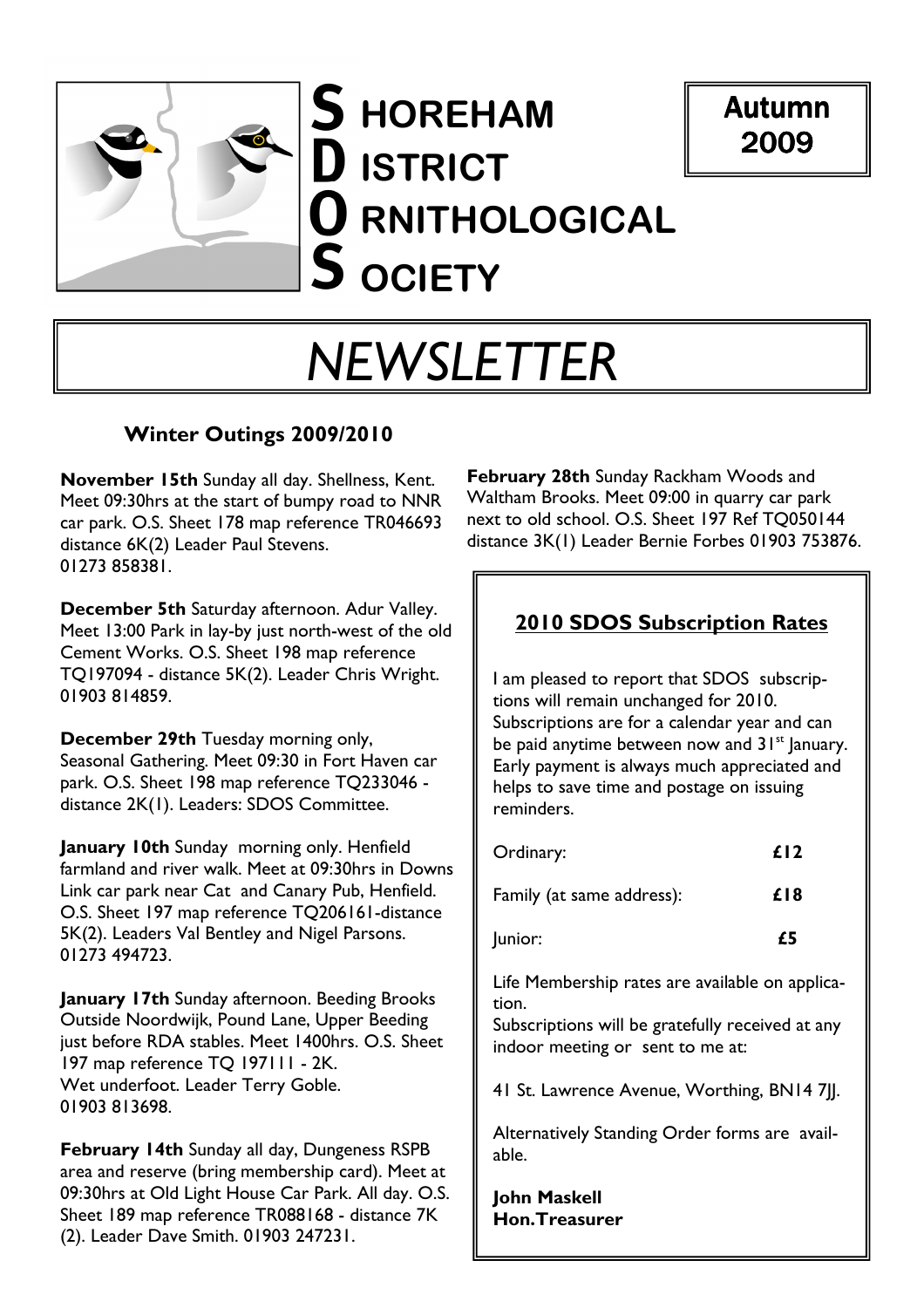### Summer Sightings July - September

It has been a steady if unspectacular autumn so far with a good passage of most common migrants but few unusual species to give it a sparkle. A surprise in mid June was a Golden Plover discovered resting on the roof of a house in Henfield! At this time Woods Mill hosted one of the few Turtle Doves in the area. The best bird in July was the fine male Red-backed Shrike which was found near the Cissbury car-park on 14<sup>th</sup> and stayed for a couple of days. Most Swifts had left by the end of the month but stragglers were seen into September. Wheatears have been widespread mostly on the downs and beaches and smaller numbers of Whinchats and Redstarts have turned up in the expected places. Rather fewer Flycatchers have been noted with only St Anne's Well Gardens in Hove recording one or two Pied. Larger numbers though for some years though have been the flocks of Yellow Wagtails with again c. 100 at Botolphs, 50 at Blackpatch Hill and others at Cissbury and coasting parties on several occasions logged at Worthing and Goring.

Very large numbers of hirundines with, encouragingly, more House Martins than expected have been a feature of September. Sheepcote Valley in east Brighton has had the pick of scarce birds with two Wrynecks and a Rose-coloured Starling (see below). The Mumbles ringing site at Steyning, in addition to catching large numbers of Blackcaps (along with Cissbury and Ladywells), extracted a Yellowbrowed Warbler from the nets on 23<sup>rd</sup>. Firecrests were found at Wild Park and Cissbury next day. Honey-buzzards have been seen over Hollingdean (June 7<sup>th</sup>), Durrington and Ferring and a Marsh Harrier over the latter.

Sea-birds other than Gannets have been in very short supply. A record 55 Sandwich Terns were noted on the Goring Gap fields in late August and more recently up to five Mediterranean Gulls were there.

The following notes from Peter Whitcomb list some sighting from first, Brighton's Wild Park:

Two Nuthatches on 27 Jul, a rarity here. Ten Crossbills over 30/7.

Honey Buzzard over 4/8. 3 Spottted Flycatchers 23/8. Very low numbers of Tree Pipit and Whinchat during Aug, and not much better in Sept.

Hardly any Garden Warblers noted.

Raven over 6/9. First movement of Swallows and Martins on 10/9 but still low numbers; also 3 Spot Fly, Whinchat and first Grey Wag of autumn. Meadow Pipit movement on 19/9 was 57 plus 27 Chiffchaff, Grasshopper Warbler, 2 Spotted Flycatchers and 12 Blackcaps. Meadow pipit total on 20/9 was 126 also 6 Wheatear, 2 Yellow Wagtail, 600 mixed hirundines, 2 Buzzard. First Stonechat of autumn on 21/9. Firecrest and 21 Chiffs on 24/9.

And secondly. Sheepcote Valley, where highlights have been:

10/9 - Wryneck, 4 Spot Fly, 10 Whinchat, 30 Blackcap, 2 Redstart

11/9 - juv Rose coloured Starling but elusive after first sighting, Hobby, Ring Ouzel, 30 Blackcap, 50 Willow/chiffs, 8 Spot Fly, 6 Crossbill, 13 Whinchat

12/9 - Rose coloured Starling again briefly but very elusive

13/9 - 5 Redstart, 28 Blackcap. Short eared Owl, 13 Whinchat

24/9 - 2 Wryneck north end and still good numbers of Chiffchaffs and Whinchats, some

Grey Wagtails over plus Meadow pipits galore.

A Corncrake was found dead near the Marina.

#### Clive Hope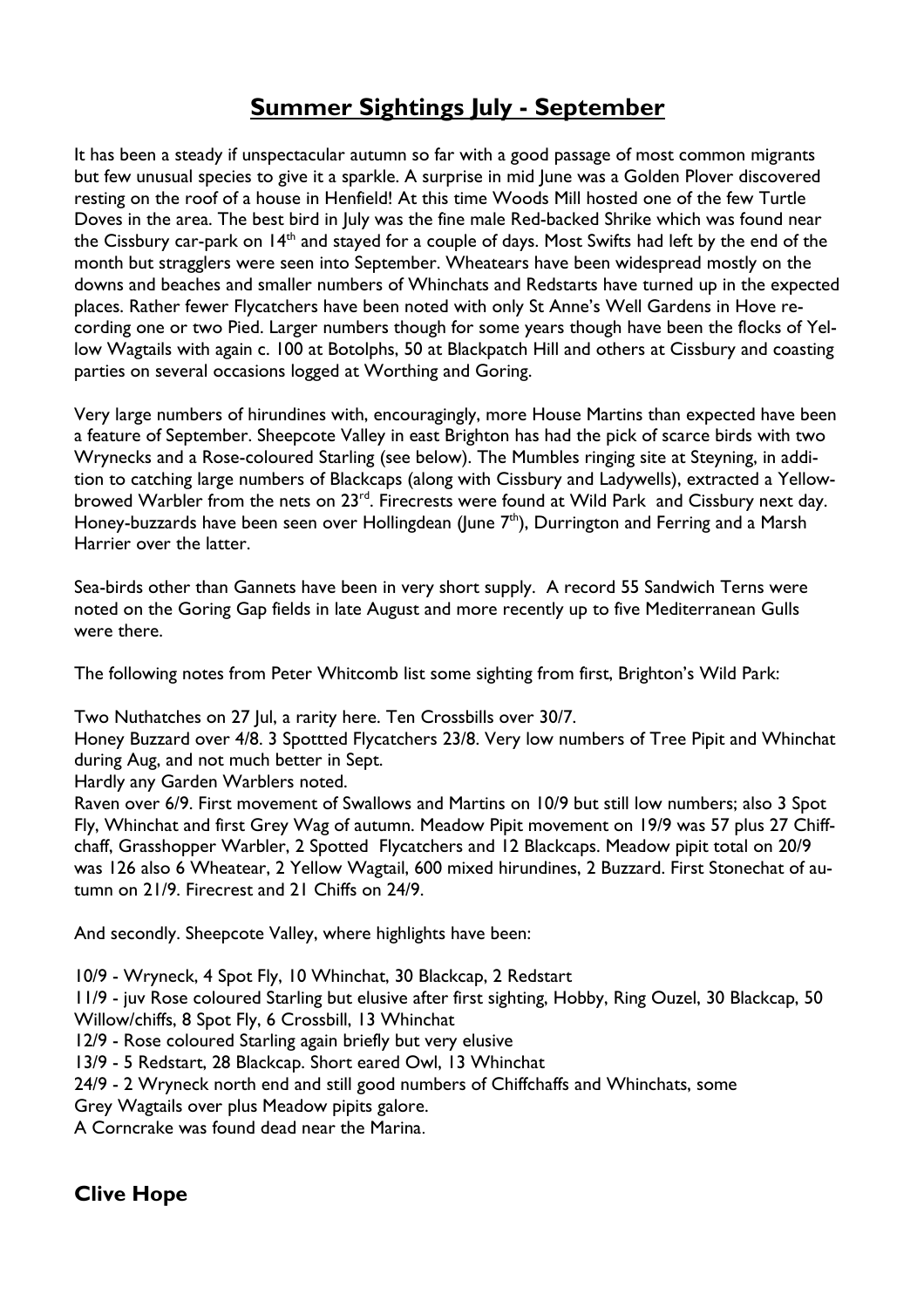#### CALLING ALL SDOS GARDEN BIRDWATCHERS

#### And any others who might like to join.

Firstly, many thanks to Martin Ford who has looked after the Garden Birdwatch forms for longer than I can recall! Secondly, can I introduce myself as the new collator of your SDOS GBW records which are dutifully sent in every quarter.

Garden birdwatching is a really good way to begin to get involved with recording birds, and it can easily get you hooked. You also find that there are species visiting your garden that you would otherwise never know about. This year I have been spending an hour a week recording for the Henfield Birdwatch, as part of their third parish survey, and during the winter had regular visits from both male and female Reed Buntings, male and female Blackcaps and also saw my first garden Redpoll. During an RSPB Garden Birdwatch a couple of years back I found my first Henfield garden Blackcaps, a male in the front garden and a female at the back. In fact most winter records of this species do come from gardens – one winter about 25 years ago in my garden near Bristol, I had five sitting in an apple tree at the same time!

I would encourage those who already do the SDOS recording to also join the BTO Garden Birdwatch Project. Details are available on line at www.bto.org or by writing to the BTO at The Nunnery, Thetford, Norfolk IP24 2PU. It costs £15 a year; you will receive a quarterly colour magazine "Bird Table" and new joiners get a free copy of a 128 page Garden BirdWatch book, normally selling for £9.99.

For both the national BTO and local SDOS projects, all you need to do is to spend some time each week recording the maximum number of birds seen at any one time in your garden i.e. if you see 2 Blue Tits on 6 occasions, you would just put down "2" not "12". You decide how long to spend recording, but try to be reasonably consistent from week to week.

If you would like to join the SDOS scheme, please give me a ring on 01273 494723 or e-mail me on chetsford@talk21.com and I will send forms to you. Please return completed forms to me at Chetsford, London Road, Henfield, BN5 9JJ, or give them to me at indoor meetings.

Incidentally, I live just outside the SDOS recording area, so cannot participate myself!

#### Val Bentley

#### Members' evening and Christmas social

#### Tuesday December 8th

The evening will consist of some short talks and 'slide' shows and quizzes. If you are able to contribute with a short talk (of about 15-20 mins) with or without pictures please contact Clive Hope (on 01903 700498) as soon as possible.

Please, everybody, remember to bring something to write with for the quizzes.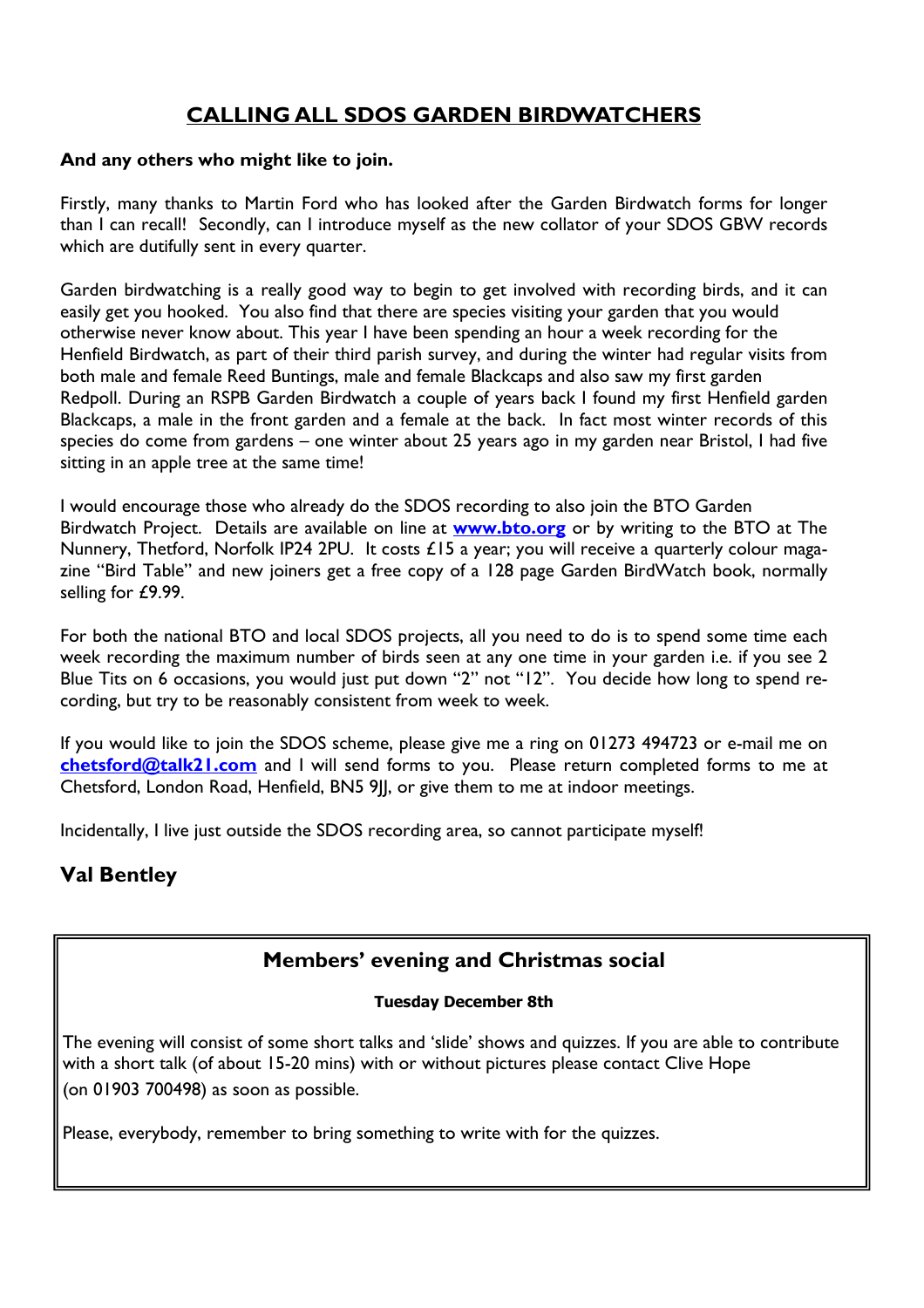### The Birds of Pagham harbour by Owen Mitchell

I'm pleased to inform all members of the recent publication of 'The Birds of Pagham Harbour LNR.' It provides an up-to-date systematic list of all the 319 bird species officially recorded at the Reserve (with a separate quick-reference checklist) and has been compiled in response to various requests from visitors to the site.

Published by the Friends of Pagham Harbour (a registered charity), it is illustrated with colour photographs and is available at just £6 (10% discount for FoPH members). All proceeds go to the Friends, and so ultimately benefit the Nature Reserve.

Copies are available from the Visitor Centre, Sidlesham, or by post to:

O. Mitchell, Pagham Harbour Visitor Centre, Selsey Road, Sidlesham, Chichester, West Sussex , PO20 7NE.

Cheques should be made payable to 'Friends of Pagham Harbour' and please remember to add £1 for p&p. Alternatively you can always stop me and buy one!

Many thanks.

#### Owen Mitchell

#### The John Stafford Prize

As you will know we have offered this prize of  $£100$  in memory of our first President and founder member, using money which he gave to the SDOS.

There were only five entries this year which we intend to send out with the 2008 Report. I should be pleased to hear any comments from members about whether we should continue with the prize or if anyone feels we should put this diminishing money to better use. A decision must be made by the end of November to allow time if the prize is to continue.

#### Brianne Reeve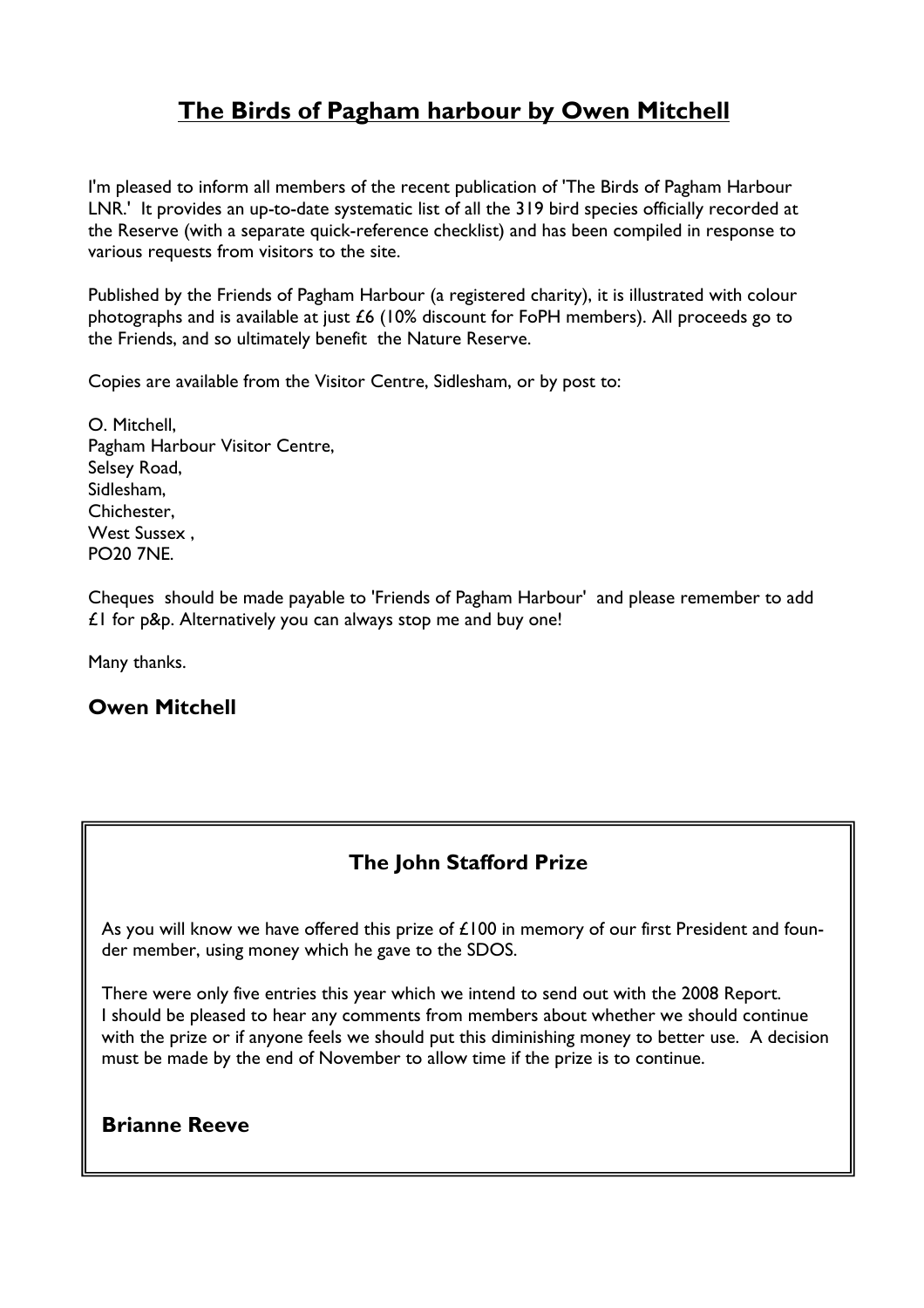# Bird Atlas 2007-11<br>Mapping Britain and Ireland's birds

#### Winter Season Survey**.**

We have now reached the half way point for this ambitious four year project and on November 1<sup>st</sup> the fieldwork for the third winter period will get started. Earlier in the year I lodged on the Society's yahoo site a series of species distribution maps for the Society's recording area from the first two winters of fieldwork and very shortly the Sussex Ornithological Society website at www.sos.org.uk will be displaying, each week, the winter maps for different species at a county level.

Coverage for this survey has been splendid and I would like to thank all who have, so far, contributed but there is still much to be done and many gaps to fill. The following map of our recording area shows the numbers of species recorded during the past two winters in each tetrad. Unlike other areas of the county there are no complete blanks but there are 16 tetrads with fewer than 30 species recorded. These, of course, may be poor areas with little variation in habitat but it is likely these pale squares result from little recording. It is notable that the dark squares fall mainly on the coast and in the Adur valley; areas likely to support a wide range of species but also locations most frequently watched.

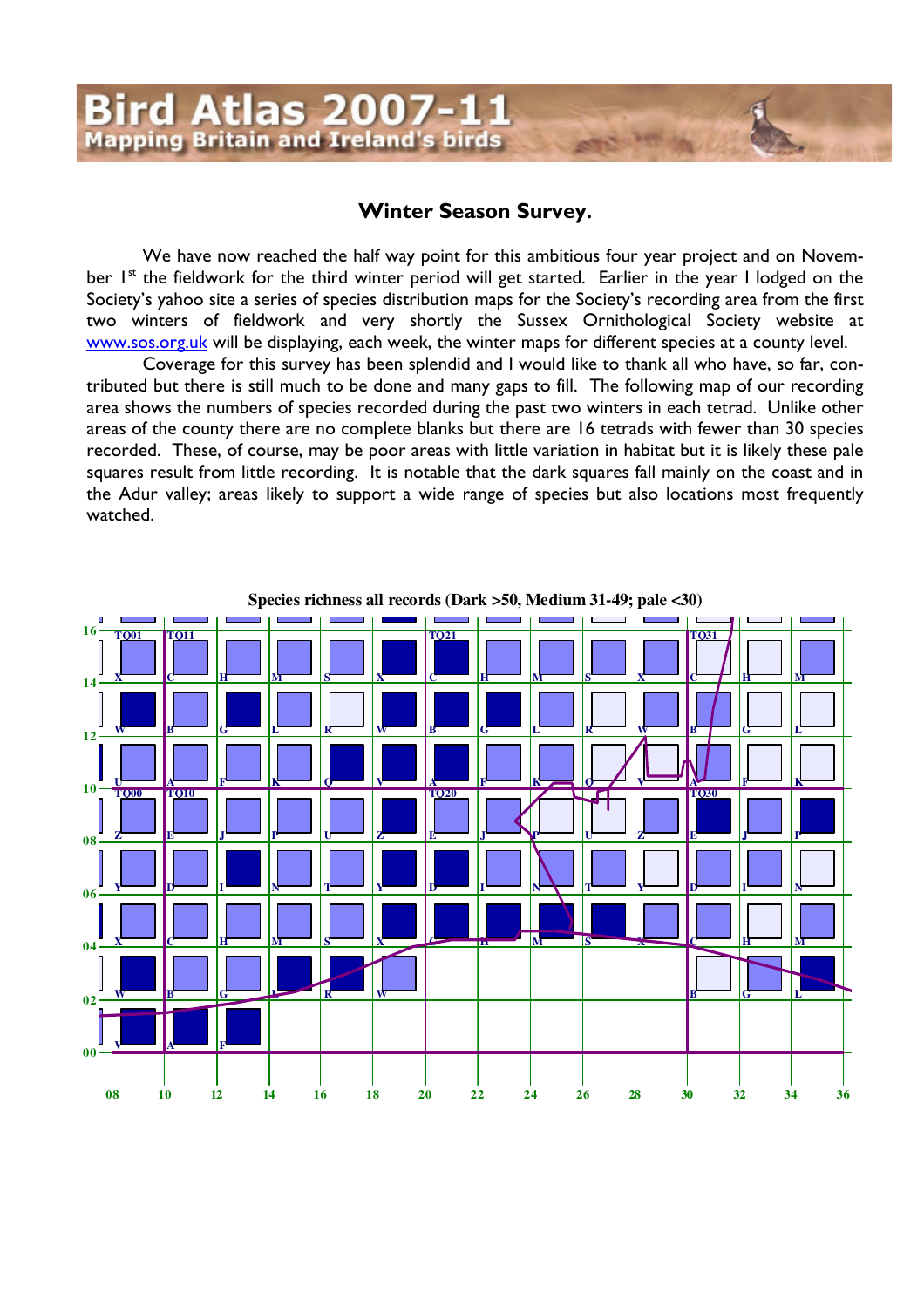By taking a look at species which are not easy to find, Little Owl and Eurasian Tree Sparrow are two examples, may give some further idea where additional fieldwork may be required. It is unlikely there should be gaps in the distribution of Little Owl, particularly on the downs and I would expect to find Treecreepers in most squares particularly in the more wooded areas north of the downs.





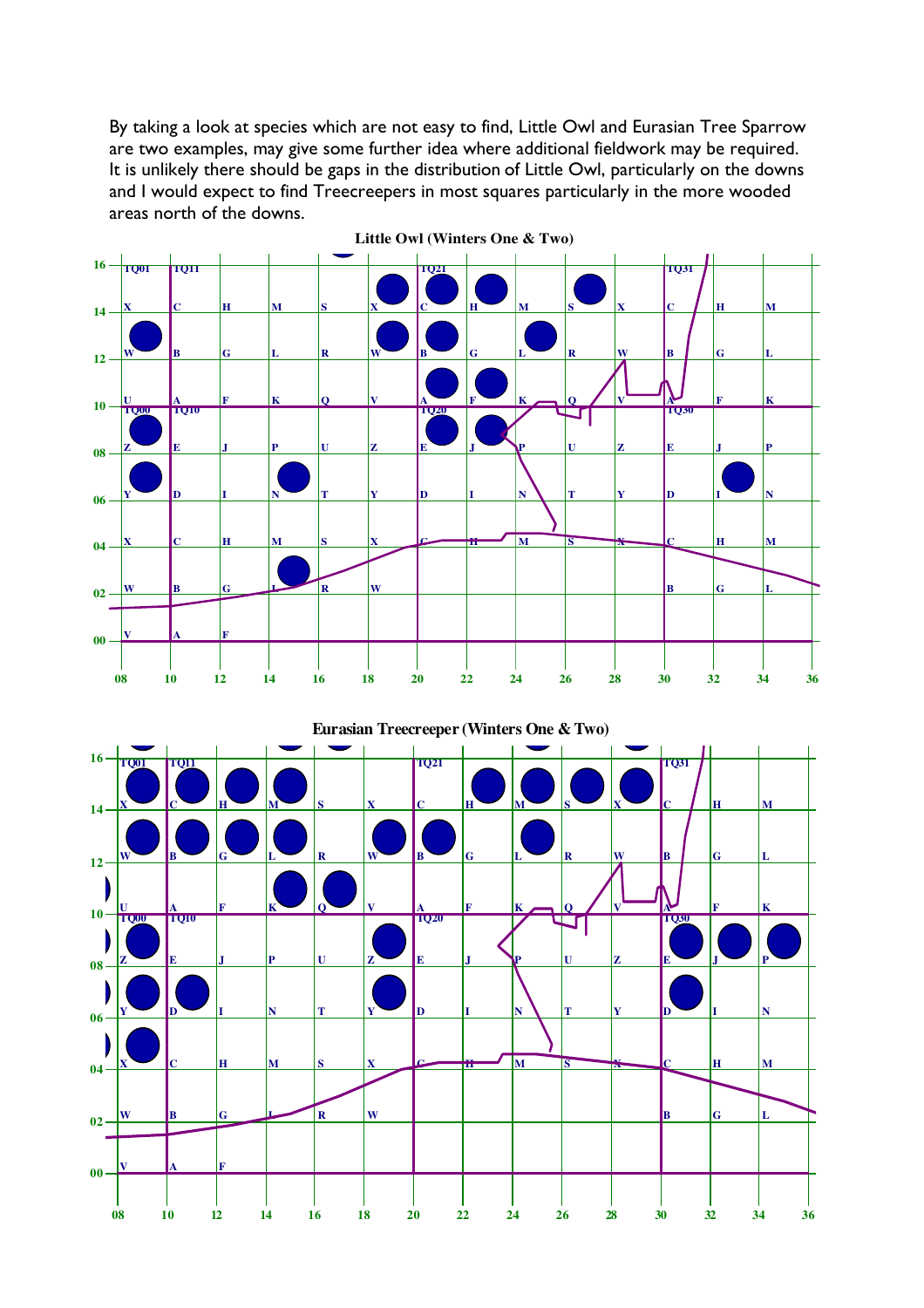So how can you help? Helen Crabtree, the Sussex BTO representative, has written an excellent ten-pointed guide to targetting Atlas fieldwork this winter. I have uploaded this onto the group yahoo site or copies can be obtained from me at *jnewnham@bigfoot.com* or 01903-247596

There is still plenty of time to contribute. The methodology of the survey has been described in previous Newsletters and can be found on the BTO website (see below). As I have stated before the only way to achieve complete distribution maps is to encourage as many observers as possible to diligently record and log their observations for common, scarce and rare species. Realistically this can be done in three ways:-

- 1. Entering Roving Records on-line into the Atlas at http://www.bto.org.uk/birdatlas/index.htm.
- 2. Enter species lists or casual records into the BTO's BirdTrack recording system at http://www.bto.org.uk/birdtrack/index.htm. Please ensure, however, your sites are defined at a tetrad or 1 km square level.
- 3. Enter your sightings into the SOS's data-base by using the "Record Capture" software. This can be obtained, with instructions, by downloading from the SOS website at http:// www.sos.org.uk/records/submission-forms-programs-and-lists.html .
- 4. For those without computer access there are paper forms available from me.

Thank you again for supporting this important national and county survey.

#### John Newnham Oct 2009

## .... And Finally

There has been an encouraging response to my request for help to cover the work Chris Wright had undertaken for many years. We now have several people who are taking on the responsibility of opening the Hall for Indoor Meetings. Reg Bradbury will draw up a rota of those who have offered their help.

Bernie has organised the programme of speakers for 2010 and Di Howard is arranging to book the Hall and send the letters of confirmation to the speakers. She will be planning the programme for 2011 in due course and would like to hear from anyone with new ideas: dhtheatre@tiscali.co.uk

Noranne Biddulph has written up the reports of the outings for the 2008 Report.

We are still looking for someone to take over from me as Chairman, please.

#### Brianne Reeve